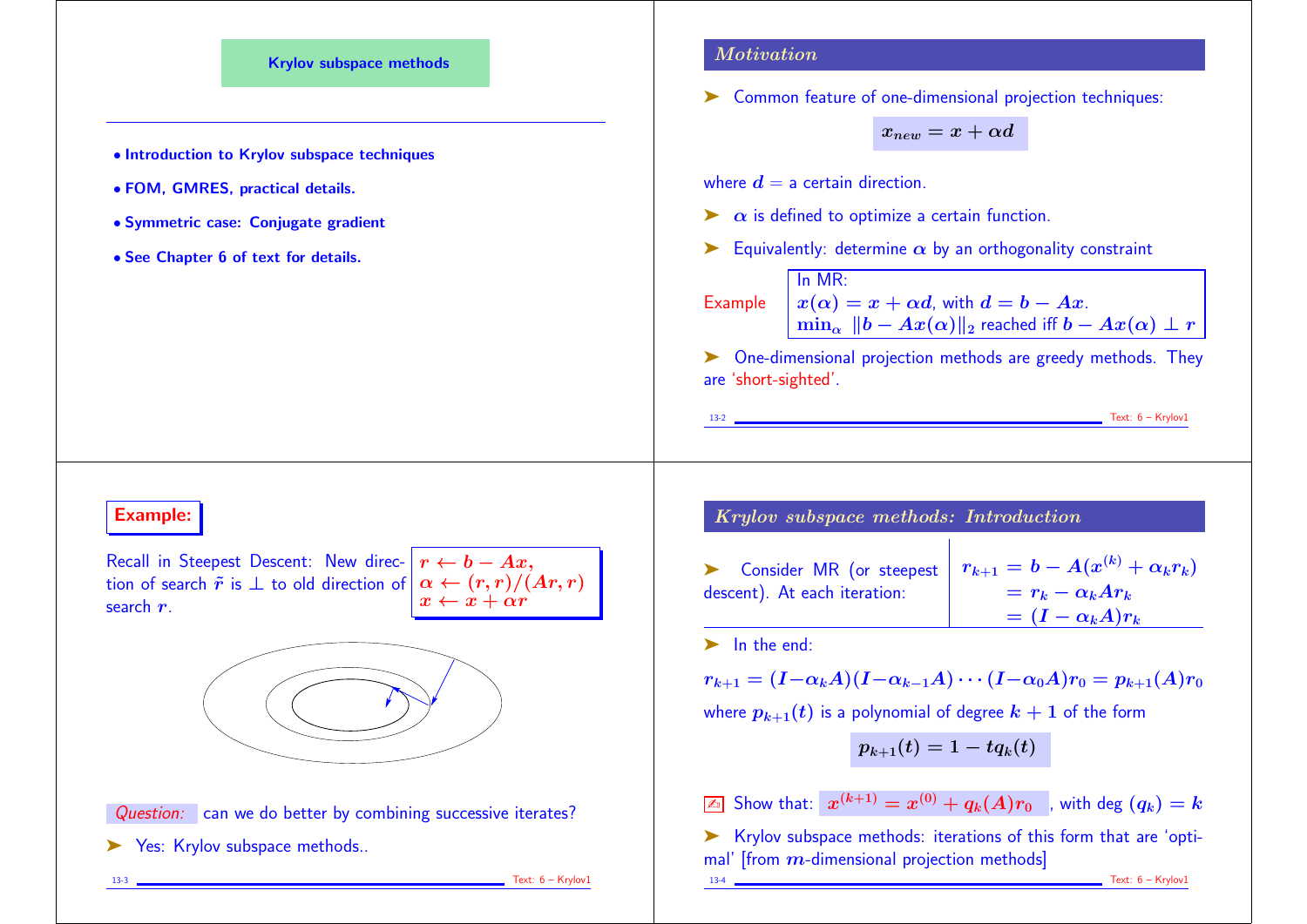

 $Text: 6 - Krylov1$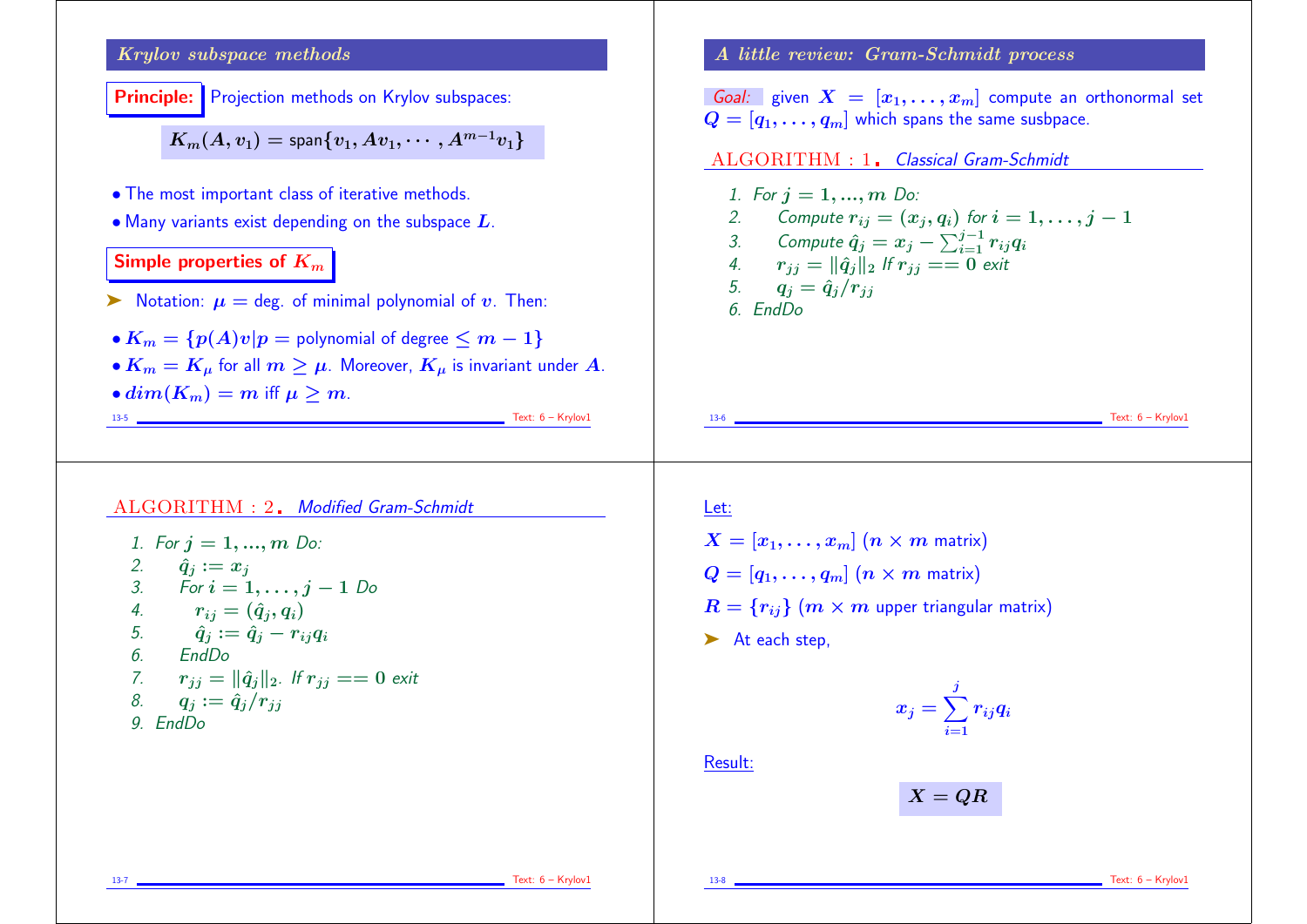## Arnoldi's algorithm

- $\blacktriangleright$  Goal: to compute an orthogonal basis of  $K_m$ .
- ightharpoonup Initial vector  $v_1$ , with  $||v_1||_2 = 1$  and  $m$ .

For  $i = 1, ..., m$  Do: Compute  $w := Av_i$ For  $i = 1, \ldots, j$  Do:  $h_{i,j} := (w, v_i)$  $w := w - h_{i,j}v_i$ EndDo Compute:  $h_{i+1,j} = ||w||_2$  and  $v_{i+1} = w/h_{i+1,j}$ EndDo

## Result of orthogonalization process (Arnoldi):

- 1.  $V_m = [v_1, v_2, ..., v_m]$  orthonormal basis of  $K_m$ .
- 2.  $AV_m = V_{m+1}\overline{H}_m$ 3.  $V_m^T A V_m = H_m \equiv \overline{H}_m$  - last row.



Arnoldi's Method for linear systems  $(L_m = K_m)$ 

From Petrov-Galerkin condition when  $L_m = K_m$ , we get

 $x_m = x_0 + V_m H_m^{-1} V_m^T r_0 \; ,$ 

► Select  $v_1 = r_0 / ||r_0||_2 \equiv r_0 / \beta$  in Arnoldi's. Then

$$
x_m=x_0+\beta V_m H_m^{-1}e_1
$$

 $\boxed{\mathbb{Z}_0}$  What is the residual vector  $r_m = b - Ax_m$ ?

Several algorithms mathematically equivalent to this approach:

\* FOM [Y. Saad, 1981] (above formulation), Young and Jea's OR-THORES [1982], Axelsson's projection method [1981],..

\* Also Conjugate Gradient method [see later]

Minimal residual methods  $(L_m = AK_m)$ 

When  $L_m = AK_m$ , we let  $W_m \equiv AV_m$  and obtain relation

$$
x_m = x_0 + V_m[W_m^T A V_m]^{-1} W_m^T r_0
$$
  
=  $x_0 + V_m[(A V_m)^T A V_m]^{-1} (A V_m)^T r_0.$ 

$$
\blacktriangleright \ \text{Use again } v_1 := r_0/(\beta := \|r_0\|_2) \text{ and the relation}
$$

$$
AV_m = V_{m+1} \overline{H}_m
$$

 $\blacktriangleright \;\; x_m = x_0 + V_m [\bar{H}_m^T \bar{H}_m]_-^{-1} \bar{H}_m^T \beta e_1 = x_0 + V_m y_m \;\;.$ where  $y_m$  minimizes  $\|\beta e_1 - \bar{H}_m y\|_2$  over  $y \in \mathbb{R}^m$ .

13-11 Text: 6 – Krylov1

 $Text: 6 - Krylov1$ 

13-12 Text: 6 – Krylov1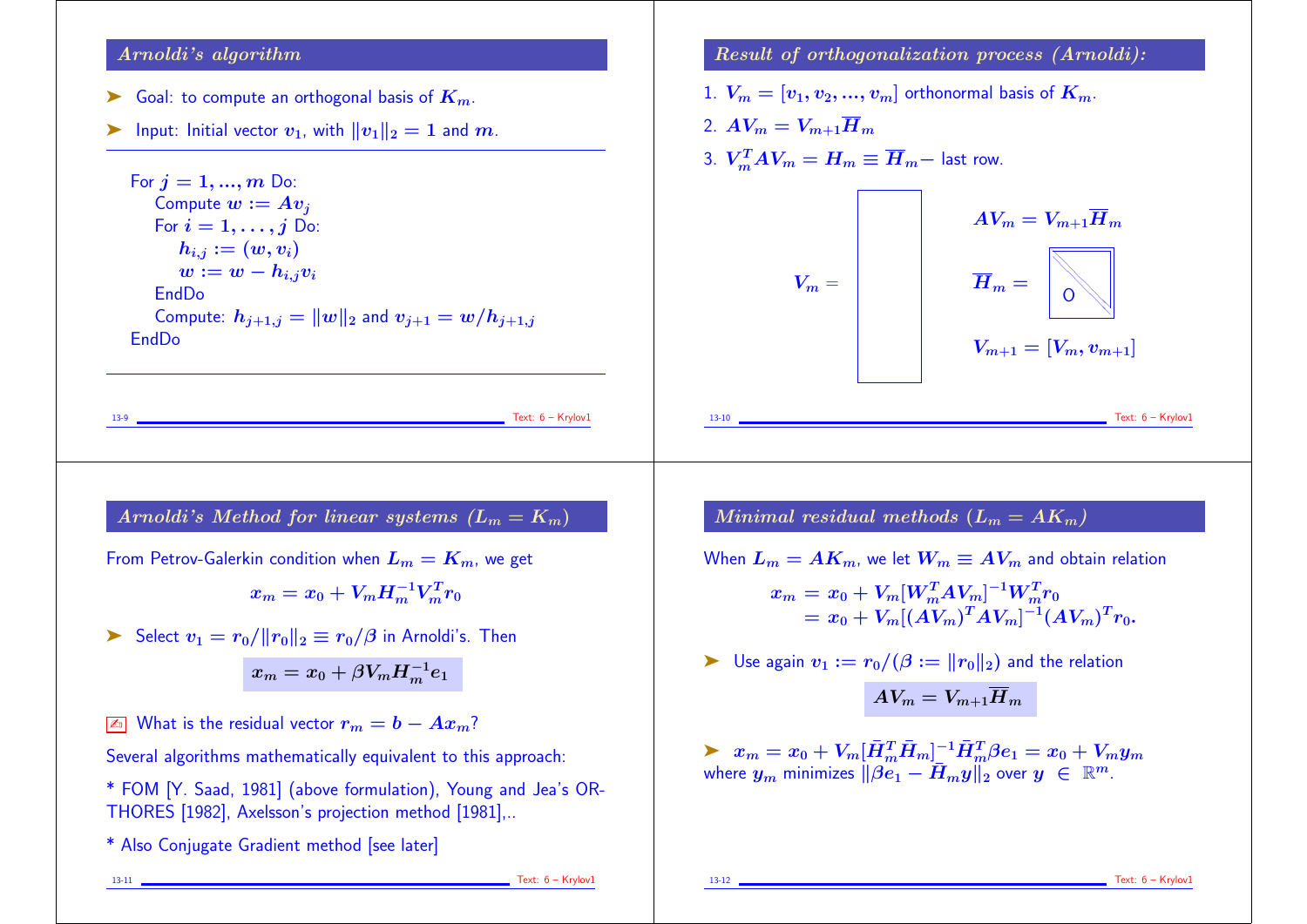